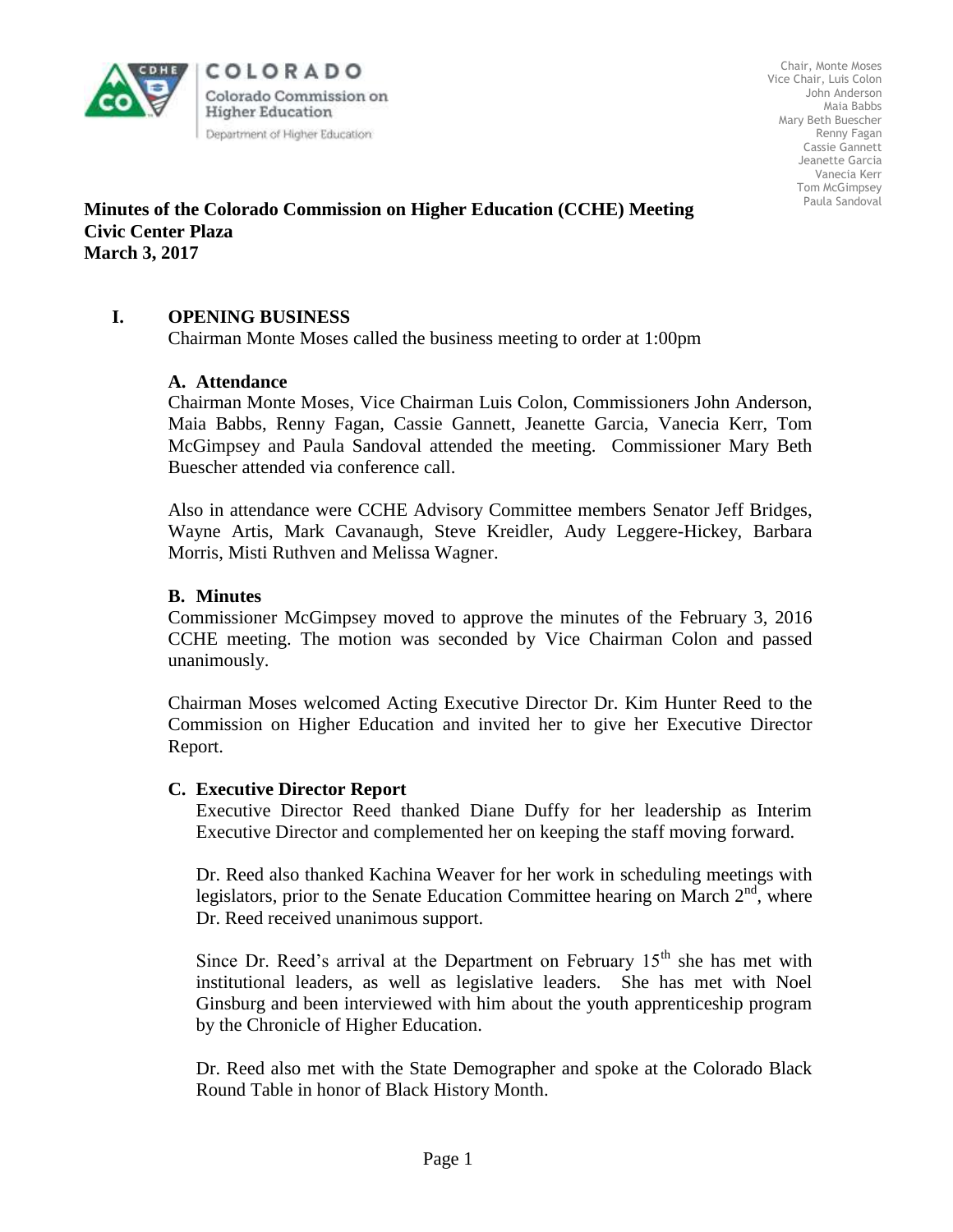On February  $23<sup>rd</sup>$ , Dr. Reed held her first meeting with the CEOs. She believes they are very committed to their work and are very concerned about where postsecondary education is headed, in regards to PELL and DACA students.

Dr. Reed also announced that the Chief Data and Research Officer, Dr. Beth Bean, has made the decision to stay with the Department. In regards to data and research, Dr. Reed announced that Complete College America has provided the Department a technical assistance grant of \$10,000 to assist with remedial and math pathways data reporting.

## **D. Chair , Vice Chair, Commissioners and Advisor Reports**

- o Vice Chair Colon also welcomed Dr. Reed. He reported that he has been formally appointed to the board of Study Colorado, the group that supports international students, and attended his first meeting. Staff members attending the meeting voiced the same concerns the CEOs did, along with what the impact of declining international student enrollment will be on the institutions financially, as well as the diversity and equality of the schools. Vice Chair Colon believes this issue, while not receiving a lot of attention outside of higher education circles, is real and very important to address. He suggested putting together a Commission statement about how important international students to Colorado system of higher education, not just for finances but for the education of all the students.
- o Commissioner Anderson, Chairman of the Student Success and Academic Affairs standing committee, reported on their last meeting. They discussed the current draft of the revised master plan in regards to the terminology around overarching goals, sub-goals and strategies.
- o Commissioner Babbs, Chair of the Fiscal Affairs and Audit Committee, reported that at the last telephonic meeting, the financial aid allocations were reviewed.
- o Advisor Artis announced the Colorado Faculty Advisory Council met on February  $17<sup>th</sup>$  and will hold a working session at the department to discuss ways to strengthen their relationship with both the Department and the Commission.

## **II. Consent Items**

- A. **Recommend Approval of Master of Arts in Education Degrees in Applied Mathematics, Rhetoric and Literary Studies, and Social Sciences at Colorado Mesa University** – Dr. Ian Macgillivray
- B. **Recommend Approval of Bachelor of Arts in Early Childhood Education with Special Education Endorsement at Colorado Mesa University** – Dr. Ian Macgillivray and Dr. Robert Mitchell
- C. **Recommend Approval of Master of Science in Addiction Counseling at Colorado State University** – Dr. Ian Macgillivray
- D. **Recommend Approval of Supplemental Academic Instruction at Colorado Mountain College** *–* Dr. Ian Macgillivray
- E. **Recommend Approval of Colorado State University – Fort Collins Two-Year Cash Funded Capital Program List Amendment** – Cat Olukotun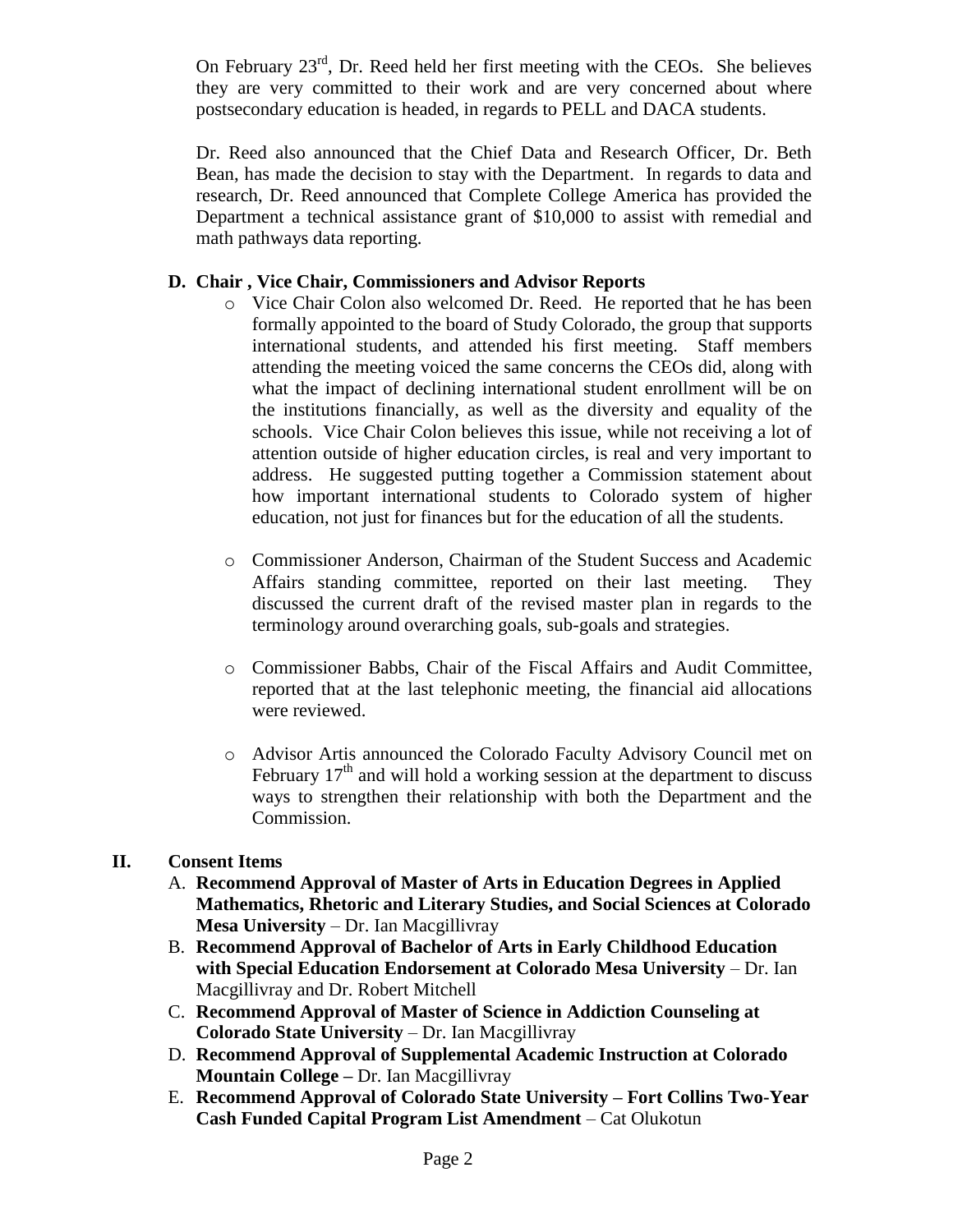Commissioner Garcia moved to approve consent items A through E. The motion was seconded by Commissioner Kerr and unanimously passed.

# **III. Presentation**

Dr. Dene Kay Thomas, President of Ft. Lewis College (FLC), gave the Commission an overview of the campus. Highlights of the presentation included:

- Former CCHE Chairman, Dick Kaufman, is now a member of the FLC Board of Trustees.
- FLC is a public liberal arts college with selective admission standards, with a historical and continuing commitment to Native American education.
- One of two institutions in the United States established under an agreement between the state and federal government where any qualified Native American student can be admitted tuition free.
- Offers professional programs and a limited number of graduate programs to serve regional needs.
- FLC awards more baccalaureate degrees, including STEM degrees, to Native Americans than any other institution in the country.
- Part of FLC's role and mission is to reduce the Native American gap both for Colorado and the nation. There are two strategies, a standalone bill to be introduced to the  $112<sup>th</sup>$  Congress to replace some of the state's cost with federal dollars and to be part of higher education reauthorization as a line in that bill.
- FLC has raised its six year graduation rate from 36 to 45 percent. That includes the Native Americans. The 2013 unemployment rate for Native Americans with a high school education was 16 percent, the rate fell to 5 percent if they have a baccalaureate degree or higher.
- FLC has not raised its nonresident tuition in eight years and the average student debt load is among the lowest in Colorado.
- FLC may become a Hispanic Serving Institute (HIS) within a few years.
- FLC has an active teacher education program.
- **Revisiting the Master Plan –** Kachina Weaver, Chief Policy Officer; Diane Duffy, Chief Operating Officer, and Inta Morris, Chief Advocacy & Outreach Officer helped facilitate discussion among Commissioners about the initial draft of the refreshed Master Plan that was shared via email on February 13, 2017 as well as some additional edits suggested for the Targets and Indicators. During the Commission meeting, Commissioners shared the Standing Committee conversations and the full group discussed.

Staff was provided a significant amount of feedback for the next round of edits and discussions.

## **IV. Action Item**

**A. Proposed Revisions to CCHE Bylaws –** Kachina Weaver, Chief Policy Officer, walked Commissioners through proposed updates to the Commissions Bylaws which were discussed at last month's Commission meeting. This version includes better clarification with regard to term limits for officers.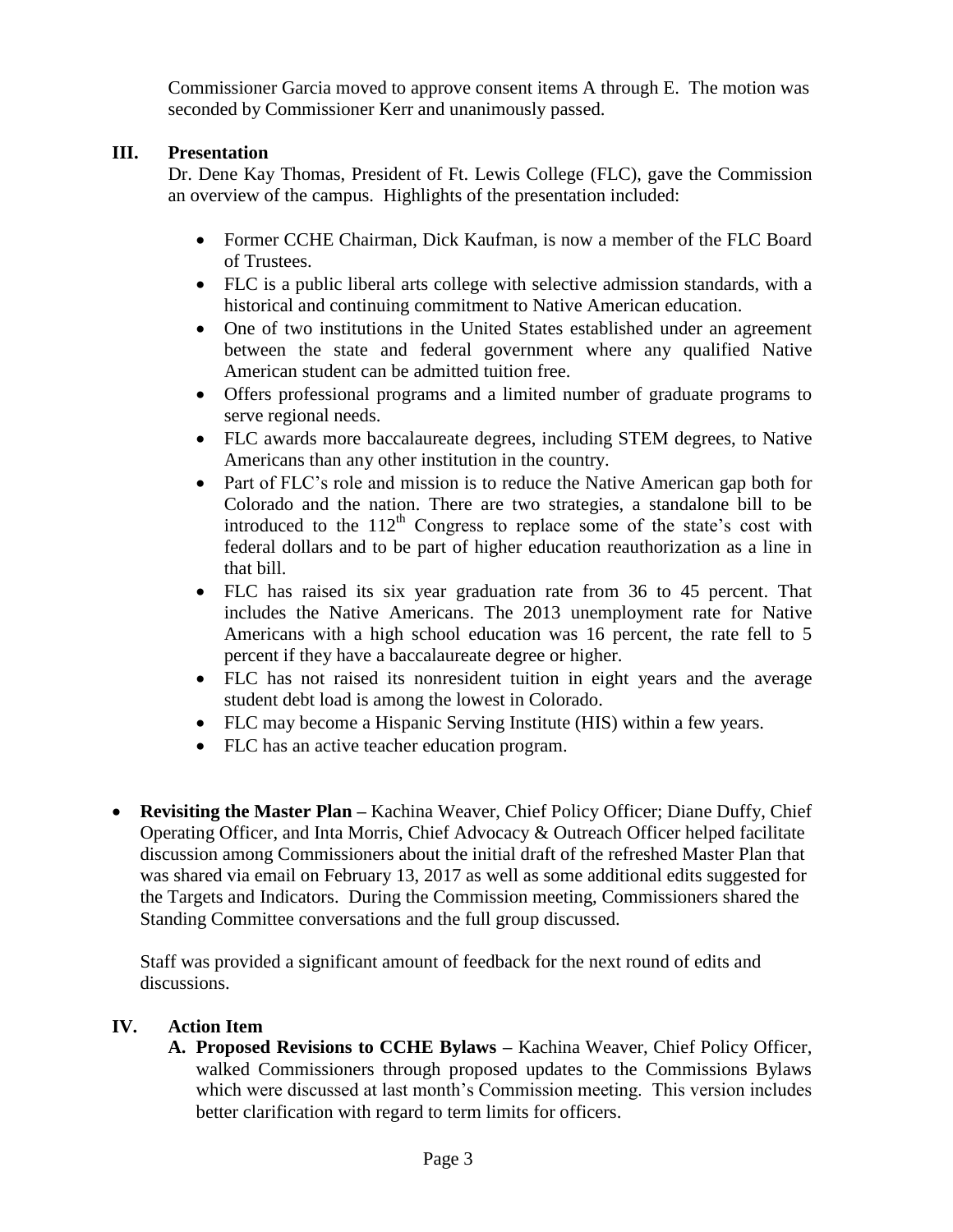Commissioner Anderson moved to approve the proposed revisions to the CCHE Bylaws. Vice Chair Colon seconded the motion and the item passed unanimously.

## **V. Discussion Items**

**A. Legislative Update –** Kachina Weaver, Chief Policy Officer, provided Commissioners with an update of pending legislation before the General Assembly.

Commissioner Fagan inquired specifically about HB 17-1187, which would change how the TABOR revenue calculations are made. He made a motion that the Commission support this legislation and urged Commissioners to support it. The motion was seconded by Commissioner Colon and the item passed unanimously.

**B. Fiscal Year 2017-18 Need-Based Financial Aid Allocation Models** – Andrew Rauch, Lead Financial Analyst, presented this discussion item to generate conversation and feedback around the undergraduate, need-based, financial aid allocation models for Fiscal Year 2017-18 and seek input from Commissioners on the allocation approaches provided.

Mr. Rauch explained that Department staff actively engaged the Financial Aid Advisory Committee in discussions regarding the proposed models. The Committee generally supports stability with rewards for those increasing enrollment. Background information and a quick synopsis of the models were discussed with the Fiscal Affairs and Audit Standing Committee at their February meeting. A recommendation will be brought forward in April.

Summary Description of Fiscal Year 2017-18 Draft Models

For all models we assumed the following:

- Increased State Funding of \$3.8 million;
- Constant funding increment between grade-level (\$315);
- Fiscal Year 2015-16 Pell-eligible FTE data;
- The advanced senior students are counted at freshman rate.

*Model 1*: This is a baseline model that does not employ a guardrail to stabilize funding shifts resulting from enrollment changes. There are significant shifts in funding across different institutions, but there is no discernable pattern to the changes.

*Models 2, 3, and 4***:** These approaches attempt to balance the principles of the Completion Incentives Model by using a guardrail to prevent extreme shifts in funding while still acknowledging the fluctuations in Pell-eligible student enrollment and retention. All of these models cap the decreases and increases that institutions are able to receive.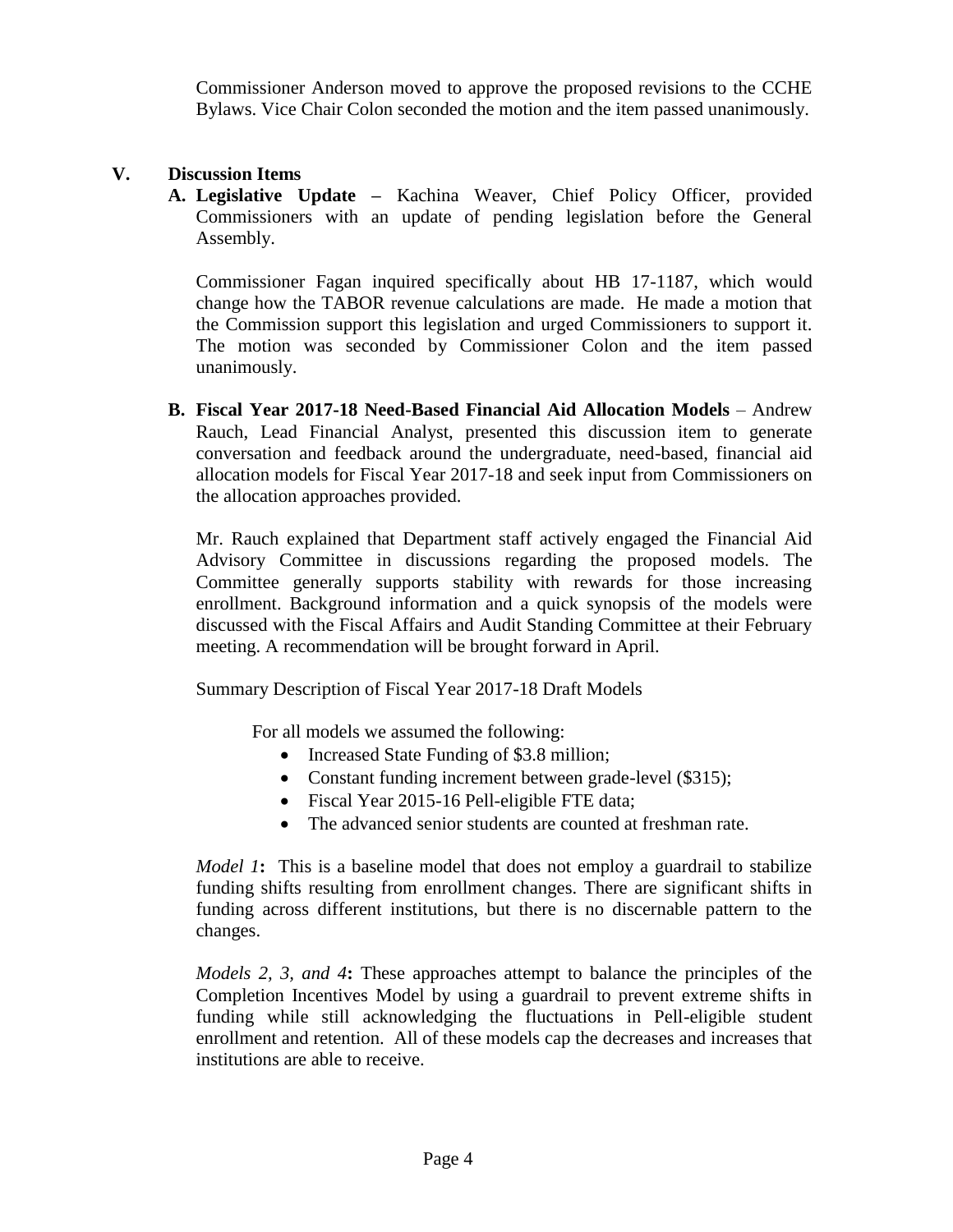## **VI. Written Report Presentation**

**A. 2017 Legislative Report on the Postsecondary Progress and Success of High School Graduates –** Luke Banaszak, Research Analyst, presented to the Commission a PowerPoint Presentation overviewing the 2017 Postsecondary Success and Outcomes Report. The Report analyzes the postsecondary outcomes of Colorado high school graduates from 2009 through 2015, and the presentation highlighted significant findings from this version. Additionally, Dr. Reed and Mr. Banaszak emphasized the report's finding that while there are encouraging statewide trends, there are still significant disparities between certain populations.

*There being no further business, the meeting was adjourned at 4:45pm*